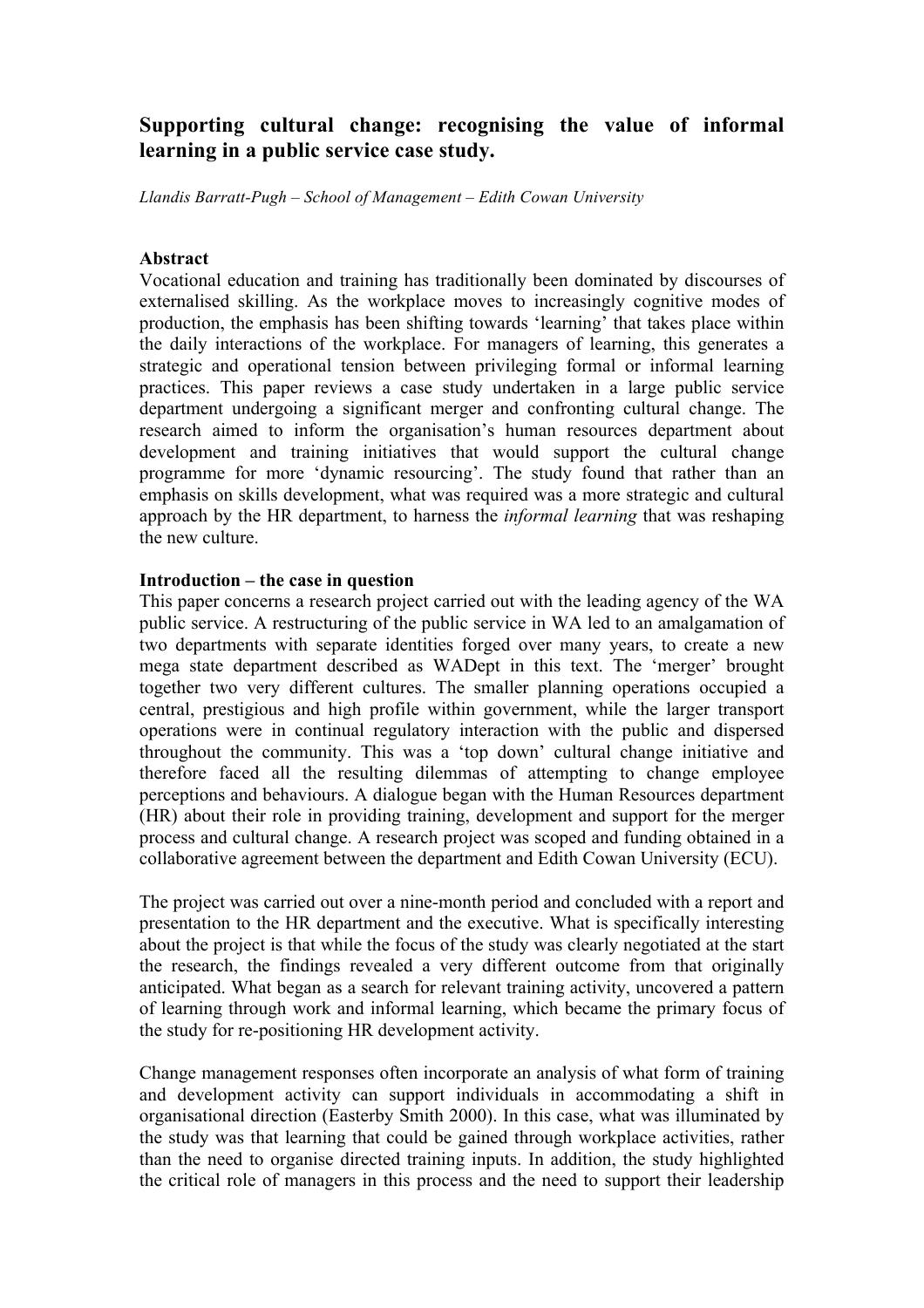development, and thereby mediate more effective culture change, and employee engagement and learning. As the workplace increasingly shifts from manual to cognitive engagement, this study suggests that managing learning through the culture and informal work based practices may be equally, or perhaps more important, than designing directive training programmes. While this displacement may be a gradual process, it highlights the need for vocational education and training within organisations to be conceptualised far more at the strategic level, formulating strategies for cultural and informal learning alongside traditional patterns of reskilling. I define informal learning within the workplace as all those learning experiences that fall outside the specified learning events with prescribed frameworks and defined outcomes that the organisation controls (Hager and Halliday 2009). For those managing human resource development (HRD) within organisations, this study illuminates the need to find a strategic balance between organising formal learning programmes and supporting informal workplace learning experiences. It is a tension that will increasingly pervade the thoughts of those managing HRD activity. The enduring nature of workplace relations has the capability to form relational patterns that short directive interactions away from the workplace may struggle to achieve, especially for more cognitive based workers.

Many of us will have been confronted by the irony that significant resources are expended upon formal learning experiences to prepare parents for the birth experience, but little is done to prepare people for the complexity of parenting that follows. While agonising about the effects of our subsequent actions with children, we are often unaware of the informal patterns of learning about parenting we are mediating within those children that form a platform for their subsequent parenting experiences. The social question this dilemma raises is also reflected within this organisational study. How can informal learning experiences be more effectively managed to harness more effective personal growth and social stability?

### **Review of related literature**

This study explores an organisational merger and the strategies that can be employed by an HR department to promote learning and development. Recent studies of public service mergers have illuminated three important issues (Amiot et al 2006; Cartwright 2006; Williamson et al 2005). The first is that there is no such thing as a merger. There is always a partner with less power, and a discourse of distrust pervades the sub culture of that group during the merger. Second, the failure to continually promote communication about the 'new' organisation is a primary cause of unsuccessful mergers. Third, activities that involve staff in forming the new culture generate inclusion and cultural ownership. Such findings were used to inform the field questions for this study.

Studies of vocational education and learning within organisation increasingly focus on harnessing the *informal learning* that occurs within the workplace (Garrick 1998; Hager & Halliday 2009). Studies highlighting the relationally driven learning within communities of practice, the mechanisms of organisational learning, the processes of organisational development, workplace-based competency building, and productive reflection, all highlight the wealth of learning that occurs in the day-to-day workplace interactions (Lave & Wenger 1991; Senge 1990/b; Easterby Smith 1997; Sanchez 1997; Hager 1994; Boud 2006). It has long been recognised that privileging the 2% of time individuals are engaged in formal learning marginalises the opportunities for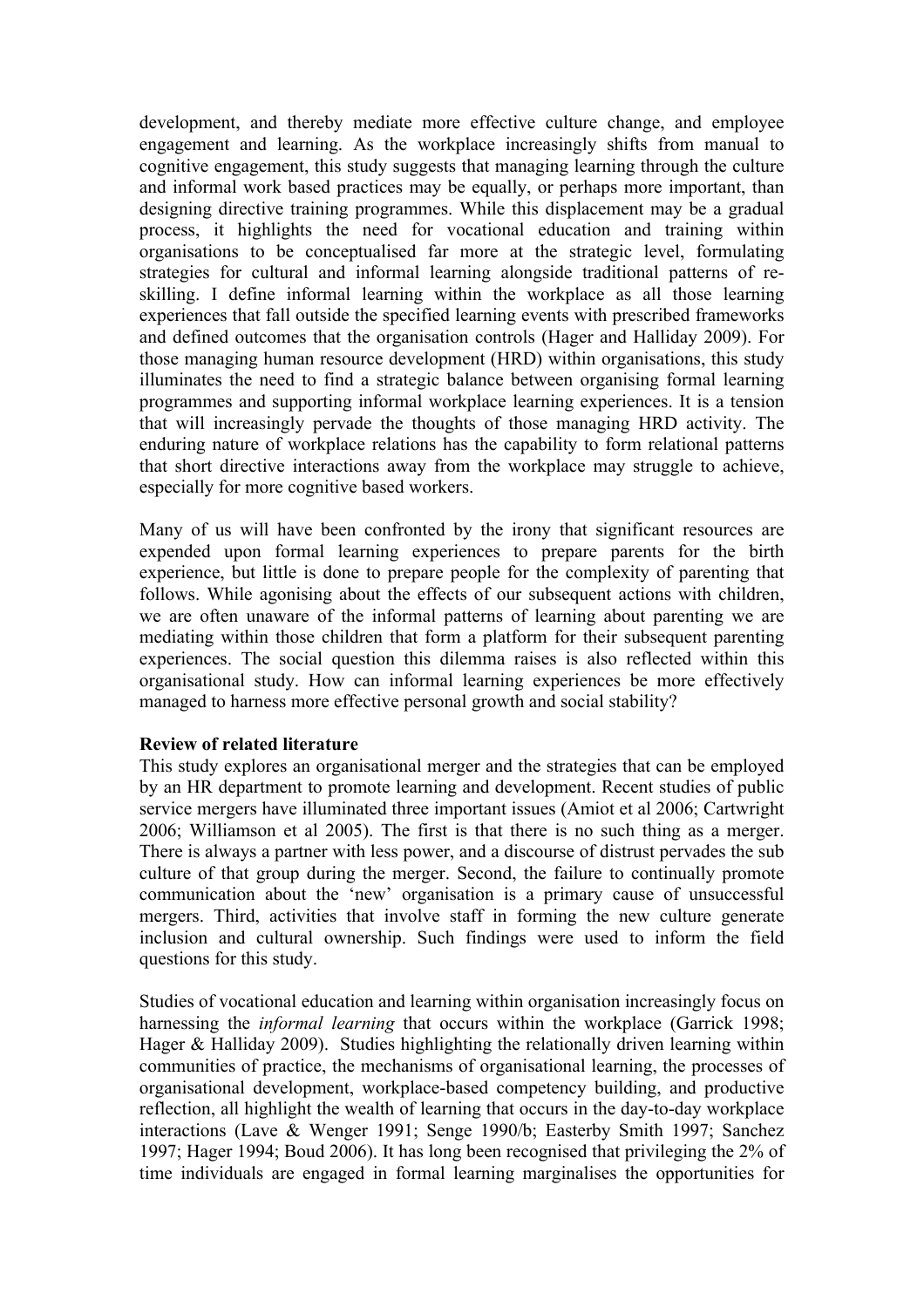learning that occur in the remaining 98% of workplace experiences, and such studies illuminate the need to increase the focus on, and structuring of, informal learning in the workplace (Marsick & Watkins 2001. Such studies have been more prominent because of changes in the environment of learning and work. Over the past decades organisations have left an environment of relative stability, Taylorised work systems, and lifetime skilling. As organisations increasingly need to adapt and change to survive and prosper, so learning has become a mandatory core capability (Du Gay 1996/b). This has been accelerated by the shift from manual to cognitive production in the workplace. For cognitive workers, there is little differentiation between working and learning. Each act is a move forwards in developing both how the organisation operates and the achievement of the individual (Boje 1996). Work itself is regularly both a tool for self-development and an instigator of cultural change within the organisation. In addition, social changes outside organisations have increasingly repositioned employee expectations. It is not just the organisation that wants development, but individuals who demands personal growth from workplace interactions alongside there traditional remuneration (Chivers & Cheetham 2005). The research was structured to acknowledge that both individual and organisational development would be located just as much within workplace interactions as it would within defined training programmes within WADept.

Managing learning within organisations has reflected these challenges. More recent studies indicate that HRD activity has moved from stable suites of training programmes towards managing culture (Linstead 1999; Harris & Volet 1996; Hocking & Carr 1996; Martin 1992). What was previously a role of providing appropriate skilling within an organisation, now becomes a role of generating capability and flexibility to move the culture in harmony with an ever changing strategy (Hager 1998). Organisations are pursing strategic imprecision, the ability to adapt to social change within a defined pathway, and therefore HRD capability has to service this thrust (Poell et al 2000). This approach can be termed as 'dynamic resourcing' and expresses the goal for the HR/HRD capability of an organisation (Russo & Fouts 1997). In this study we defined 'dynamic resourcing' as improving the match between employee capability and organisational need. This is achieved by improving both the strategic emphasis on, and targeting of, specific HR processes to build a more flexible organisational culture for improved business outcomes. This research study was shaped to find out how such a strategic repositioning could be achieved within WADept.

### **Research method**

A reference group of researchers and WADept managers negotiatiated the research purpose, framework and study method. The authenticity of the data collected was maximised by using researchers representing an independent and external body located outside the WADept. The discussions centred on the key question of what actions the HR department should be taking to build organisational capability in the context of the current merger to integrate the new organisational values and realise the vision of a future culture that was cohesive and flexible to changing social demands. The role of the HR department in such a culture was described as facilitating 'dynamic resourcing'. That is developing the people in the organisation to be flexible as individuals and responsive as a culture to changing social demands. The goal of the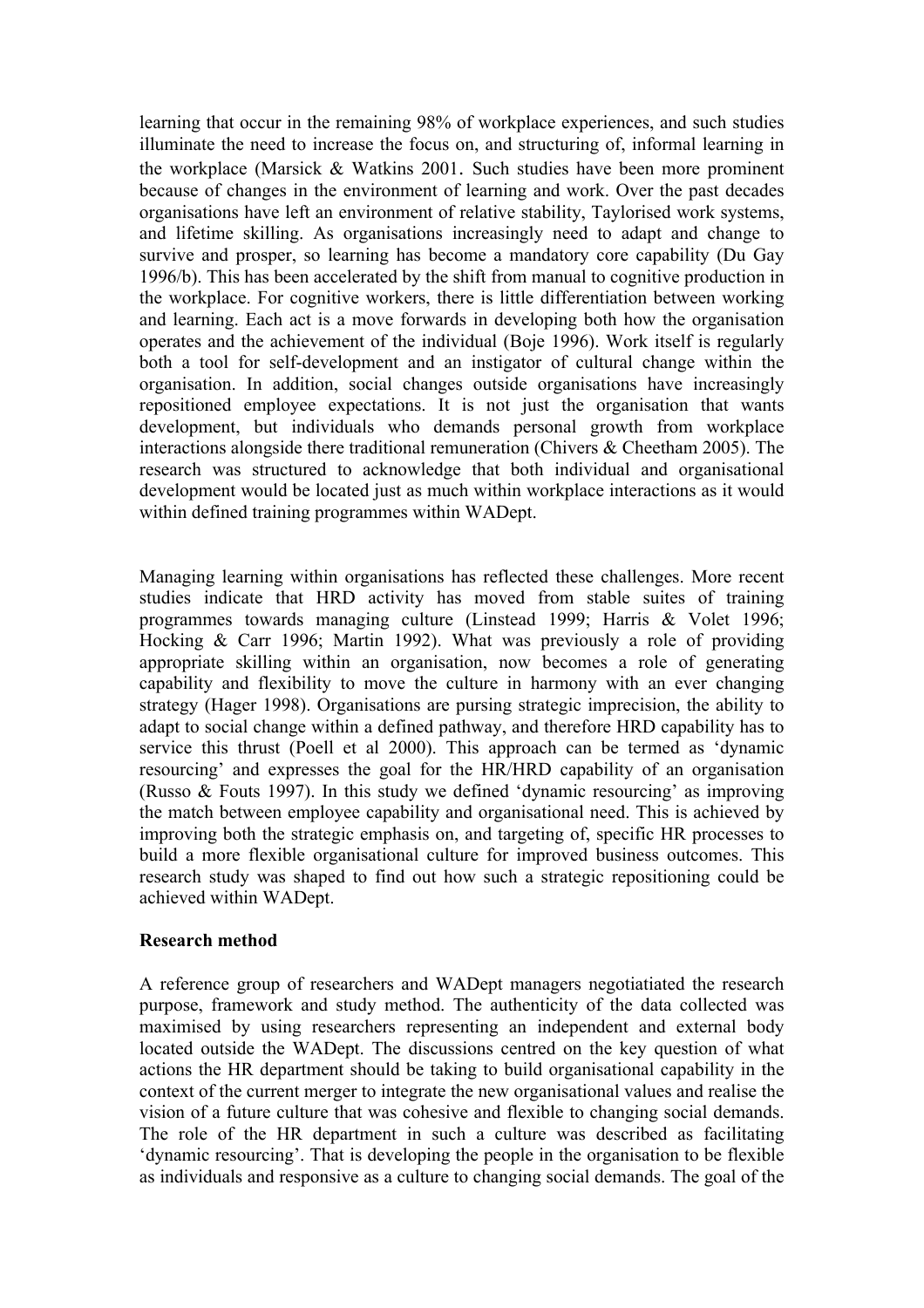study was defined as – 'producing recommendations for the realignment of HR development practices to promote a more flexible and responsive WADept culture.' The research questions driving the study were:

- To what extent are the new WADept Values being embedded?
- What HR mechanisms are contributing to those changing values?
- What strategic realignment of HRD processes may accelerate this process?

The HR department wanted to know what key HRD actions could increase personal and role adaptability to engender a more flexible culture and generate greater organisational capability.

The research design was drawn up collaboratively. The investigation targeted staff perceptions of culture change, and exploring the mechanisms effecting and inhibiting such changes. The phases of the study were iterative. The first phase consisted of a broad staff climate survey, drawn from a previously tested commercial instrument covering all 4,500 staff. In the second phase, an embedded researcher conducted 60 broad stratified interviews with field staff sampling staff in different departments across the staff levels 1 to 7. Phase three focused on the analysing the gap between the stated organisational values and actual experiences of the merger process, eliciting what was driving or inhibiting cultural change. In the fourth phase, the focus shifted to the intentions, impressions and actions of the executive leadership group through 24 structured interviews lasting for more than one hour. They were structured around question areas emerging from the previous phases that probed current employee issues, changing values and HR development needs. The interviews were designed as a semi-structured but free-flowing conversation, with an emphasis on personal experiences of change and agencies of change experienced at WADept; motivators and de-motivators in the workplace; perceptions of teams and teamwork; perceptions of the WADept values; and learning and development needs.

Finally, the last phase analysed the data to illuminate what HR development initiatives would have the greatest utility in mediating cultural change through dynamic resourcing. The data analysis used QSR NVivo to code the responses into13 main pathways or 'trees' that incorporated over 100 nodes or issues. The coding was subject to a moderation process, by using two operators and comparative checking. The study gained reliability and validity in the data collection by stratified sampling of the department staff, cross checking the findings between phases, and the blend of etic and emic perspectives within the directing reference group where interim findings were debated.

## **Findings**

The findings from the staff survey and two series of interviews were extensive and have been reported at length in the final project report (Dynamic Resourcing Study 2007). This review focuses upon the key categories of data that emerged with a specific focus on critical experiences mediating change within the organisation.

The findings from the survey provided data that was used to shape the questions for the second phase interviews. These findings indicated the trauma of the merger but also provided evidence of how formal and informal agencies of change were being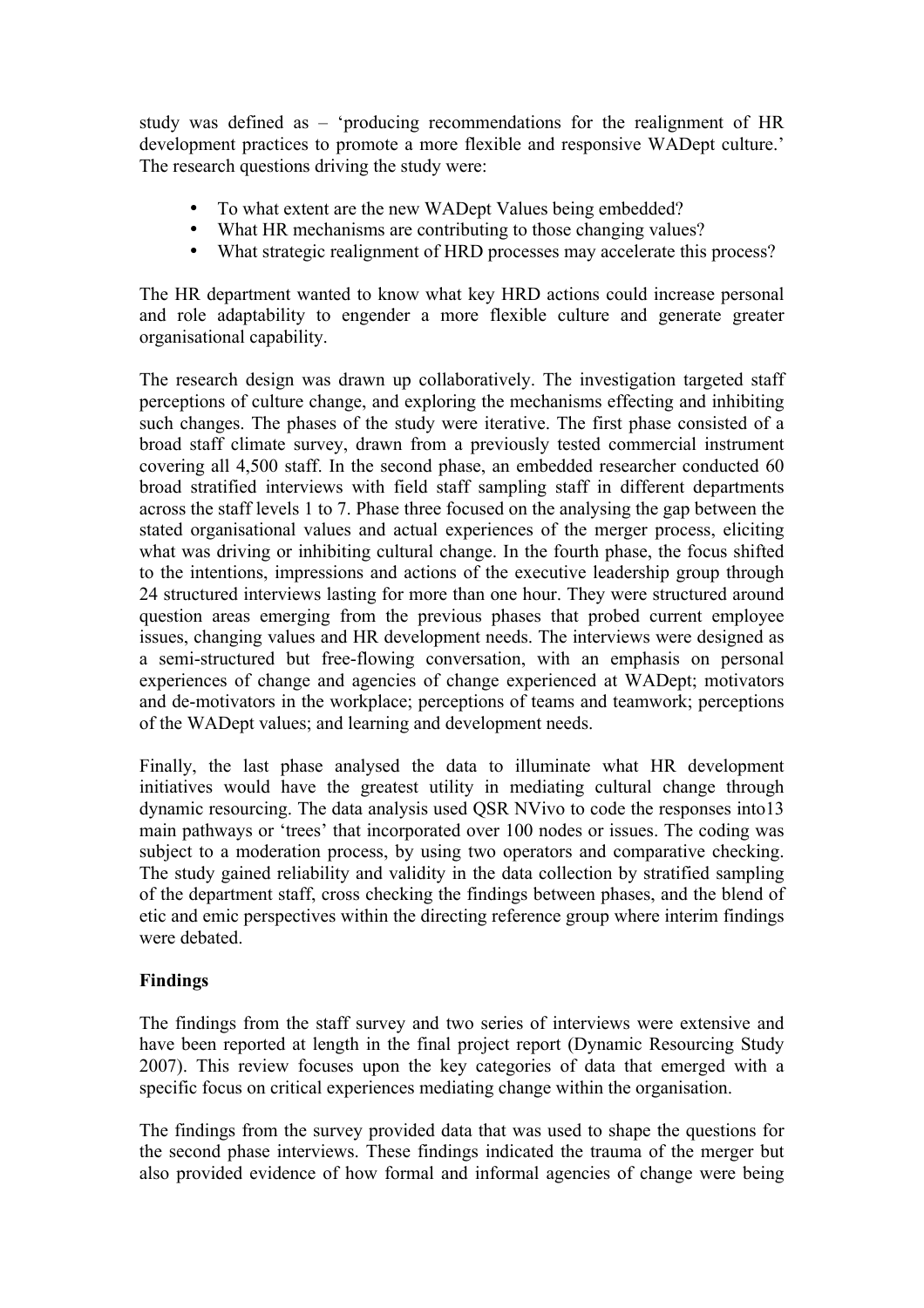used by managers to reshape interactional patterns within the new culture. The second phase interviews explored the mechanisms, impact and impressions of staff about these agencies of change and the findings were congruent with those of the first phase. The dominant emerging theme was the diversity of 'agencies of change' being employed across the organisation, and their impact upon individuals and teams.. The data uncovered eight major agencies of change at the WADept. The use of 'additional duties (1)' and 'project work (2)' as change mechanisms was strongly reported. Nearly half of the staff had experienced 'position changes (8)' and 'acting positions (5)'. Less than a quarter of the staff had experienced 'secondments (3)', 'promotions (7)' and 'transfers (4)'.



Table 1: Agencies of Change

The interviews confirmed that these 'agencies of change' were initiated by individual managers and diversely applied across the organisation. These experiences had a greater impact upon individuals than any training and development activities.

The 'agencies of change' were a change-management tool used by managers to implement the change mandates and build staff capability. Managers had a direct influence, determining which additional duties and/or projects to delegate, which position changes to initiate, and choosing who should perform them. Normally, managers operating within the Public service and are often bound by highly formalised job description practices. In this case, managers used formal and informal mechanisms, through negotiation, to enrich work and develop their staff.

Managers have the prerogative to decide when to apply f*ormal approaches* and *informal approaches* to initiate 'agencies of change'. An 'agency of change' was considered to be *formal* if it was carried out with reference to and in accordance with HR staffing rules, or through prescribed official communication (secondments and transfers, promotion and acting position changes). An 'agency of change' was considered to be *informal* if it was not officially prepared, organised or sanctioned but implemented through informal communication (additional duties and projects). Managers operated different strategies when employing agencies of change, but informal strategies were preferred.

*Informally* delegated 'additional duties' and 'projects' were experienced by most staff. Managers informally delegated such tasks to employees and teams, who enjoyed a degree of choice in what tasks to undertake and responded enthusiastically. Employees often participated in such projects across departmental boundaries.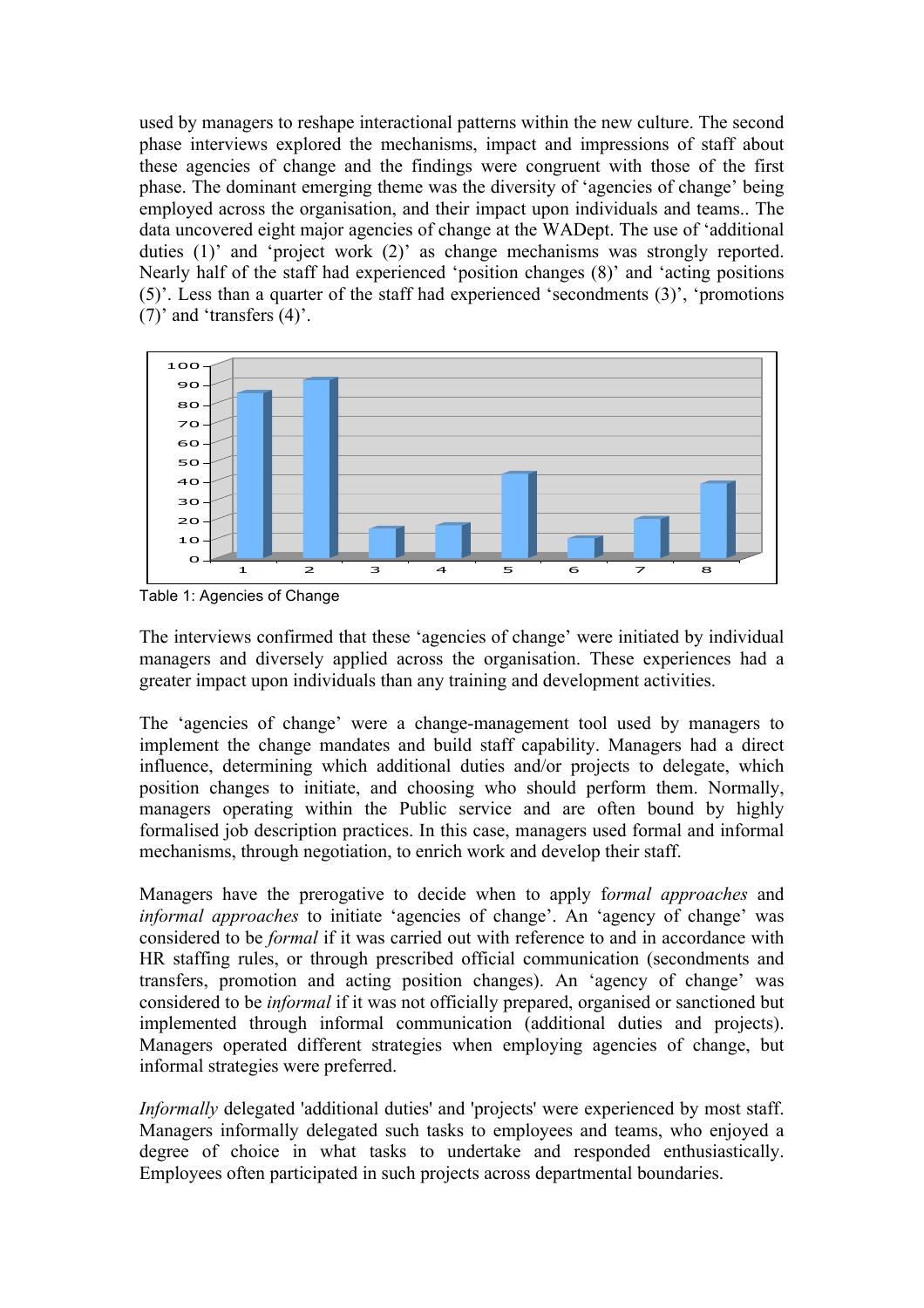*Formally* delegated secondments, transfers and acting roles often began with the employee's self-initiative, who scanned the environment, identified opportunities, and used the informal network to negotiate their role. Position changes did not appear to be applied as a strategy for facilitating change, or for developing staff capability.

## **Findings of the second executive interview data**

There was a considerable cohesion about the responses from the senior leadership group. Managers indicate that there has been a period of 'churn', 'a ride' with 'huge huge changes' with 'constant reorganisation*'* that is still continuing. There is considerable weight of opinion that a 'lack of management skills' is the cause of past cultural discontent. The responses generated an impression that the organisation is emerging into a 'new' period of more focused leadership where managers are strongly supportive of staff, and are committed to generating a more cohesive and dynamic culture through extensive *informal learning*. Managers emphasised the need to coach and develop staff during change, 'giving support to key roles', 'not cotton gloves' by encouraging and mentoring staff. 'Reorganising helps disturb the old patterns', the 'cognitive dissonance was a strategy of change'. We are 'shifting from a culture of specialists and exclusion' where 'people were expanding the work', from a craft way, to more of 'a team culture, more dynamic, the rhetoric is there'.

In terms of embedding values, they indicate that the emerging current organisational conversation requires further demonstration by senior managers of the values in action. There was considerable positive comment on the 'values' as managers expressed how they 'believed in them' and talked about them a lot'. 'No one will believe the values until they are acted out'. If I 'don't live the corporate values I get critiqued by senior staff', 'the values are quoted back' to me.

In terms of HR development support, managers were able to indicate several positive programmes that were supporting their endeavours to build the culture. Leadership programmes/forums were 'slowly becoming entrenched' and 'letting them know their responsibilities'. Similarly there were positive comments about the 'values workshops'. There was unanimity that the HR role should be a 'broad strategic thrust' focussing upon 'key change agents' to support informal learning and move away from the previous regulatory role. 'There is no clear strategic development thrust' visible. HR should ask themselves 'how is this helping the organisational dialogue' and supporting informal learning? A strong theme from most managers was the need for the WADept to 'socially construct' an improved platform of 'people skills' or 'interpersonal skills' and 'advocacy' capability to support informal learning experiences.

## **Discussion**

The findings in late 2004 indicate that the global culture at the WADept is beginning to emerge, with the WADept values, while well known, still struggling to gain a cultural foothold. The previous poor management and lack of leadership has been exposed by the merger and cultural shift, which has ironically set the stage for improved leadership, isolating those left trying to protect their silos. Managers are increasingly valued for their relational and leadership skills rather than their prior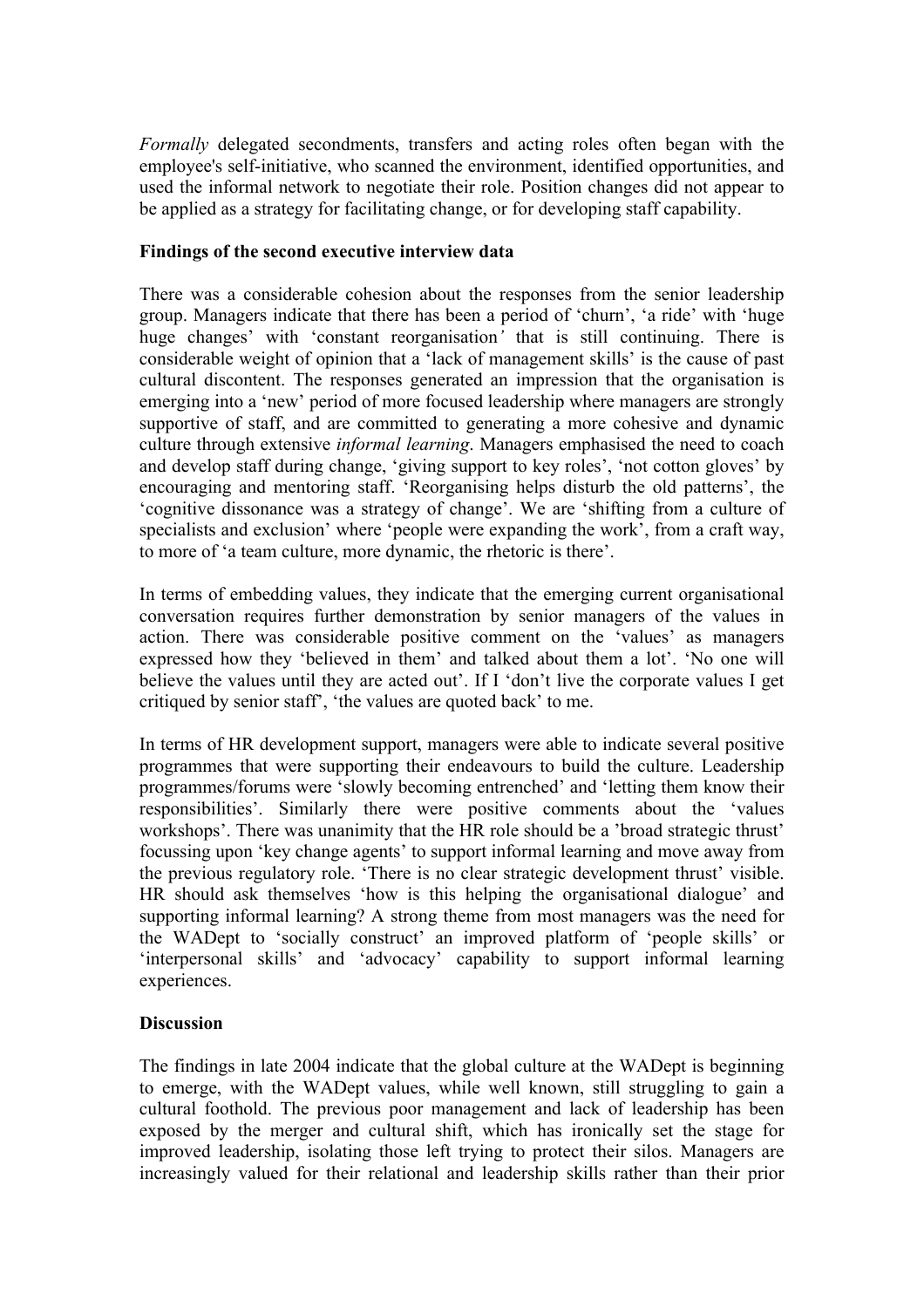specialist knowledge. The exploration of organisational values has promoted a dialogue about direction and provided a base from which to critique and evaluate actions within the organisation. It appears the focus of change and learning in the organisation is centred on the *informal* day-to-day interactions and negotiations that occur in the workplace. Managers are instrumental in promoting this learning and formal training processes appear to play a secondary and minor role.

Managing learning and development within the new organisation requires a significant shift from the former externalised regulatory role of HRD towards a more strategic approach, focusing upon the instrumental role of managers developing staff through workplace negotiation, dialogue and project experiences. The need to shift management towards leadership, and the resulting informal learning experiences is strongly supported within the culture.

This study has highlighted the instrumental nature of manager-employee relationships in terms of WADept staff development. The data indicate that the informal learning from structured experiences appears more important for the organisation than planned programmes of directed training and development. For the HR department this is a significant tension, and presents the need for a more strategic focus, supporting managers in their cultural leadership. Individual and organisational development are primarily being promoted through structured workplace learning and the informal relations of day to day experiences.

The WADept managers administer a dual portfolio of work and development: one portfolio that thrives on formal authority, and another equally critical portfolio that thrives on informality. 'Agencies of change' appear to be the primary option available to managers to locate staff within new challenges, projects and posts, and instigate informal learning. Managers restricting their activity to formal managing relations limit the opportunities for informal learning. Managers who lead their staff into new challenges have the ability to genuinely influence people's perceptions and gain the benefits of contextualised informal workplace learning experiences. Relationshipbuilding underpins these informal delegation networks and subsequent dividend of informal learning. Some managers recognise the value of building up relationshipcapital and staff capability, working actively to augment it. Manager strategies can be conceptualised into three categories: those use agencies of change as a primary strategy (1); those who use agencies of change as a selective strategy (2); those who rarely use agencies of change (3).

### *Type one*

Type one managers used a relationship-building strategy to strengthen their informal delegation network, actively seeking to develop all employees in their teams. These managers recognised the boundary between formal authority over employees, and respected the point at which employees' discretion began and negotiation was necessary. Development experiences were mutually agreed using leadership charisma and influence to gain voluntary cooperation. The benefits were improved teamwork and individual capability building within the informal mandates

### *Type two*

Type two managers used a selective approach to relationship-building, by strengthening alliances with particular employees. Manager appeared to focus on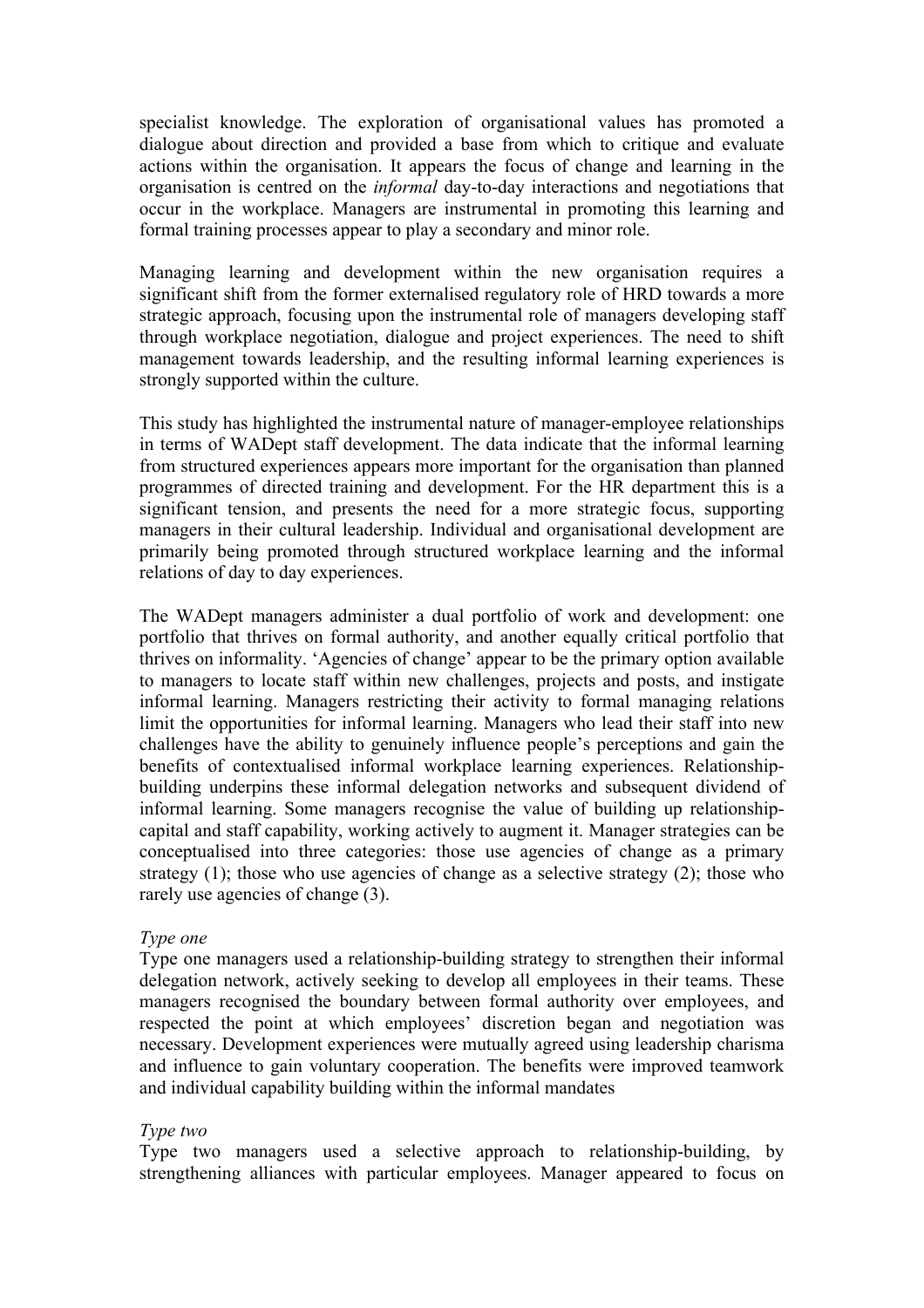specific employees with skill needs, particular experience, or those with existing experience social connection to the manager. This approach worked well for the chosen employees, but was perceived as unfair by the rest, the inequity often shattering team relations. These managers often became overly dependent on the cooperative employees, with developmental activity restricted and divisive.

## *Type three*

Type three managers mainly used formal management authority to instigate development activity and task delegation, minimising relationship-building. There was little differentiation between their managing and leading roles. Development activity was seen as an out of workplace activity, disconnected from organisational development and workplace demands. Their lack of relationship-capital made informal delegation and capability building difficult, and they experienced resistance. Formal means were used to delegate informal activities. These managers spent more time meeting the requirements of additional operational work themselves and complained of lacking the time and resources to engage in more strategic staff development. Sometimes hostile, pre-existing team dynamics pre-dating the manager's arrival, curtailed managing relations to type three mode.

It is evident from the findings that there are considerable strategic benefits from using the informal delegation network to generate informal learning and cultural change. Combining structured developmental experiences within workplace projects integrates learning, builds individual capability, and organisational capacity, while shaking and shifting the culture forwards. However, such initiatives can lack legitimacy, and are difficult to overtly quantify, or distribute equitably. Managers of learning need to consider how they can support, promote and harness the considerable learning occurring though informal work place activities.

### **Responding to the organisation – research questions and recommendations**

In responding to the organisation, the researchers focused upon the actions and target populations that the data indicated might have the greatest leverage in improving the strategic realignment of the WADept culture. To what extent are the new WADept Values being embedded? The data suggests that there is good visibility of the values and that the values are starting to be used to critique inappropriate organisational behaviour. They are acting as a tool to promote dialogue and learning within the organisation. Despite formal HR mechanisms to instigate change it is the *informal practices of managers* that are generating the greatest development activity. The HR function needs to relinquish the previous regulatory approach for a more visible, developmental strategy located upon key people and key initiatives, such as leadership development and facilitating workplace-learning experiences, which are currently randomly initiated by managers. Managers are instrumental by their actions and interactions in extending staff learning and capability through informal learning. HRD strategy needs to explore and support these initiatives.

In the final report presentation, the study recommended establishing a more visible strategic HR plan with three central developmental strategic thrusts under which all subsidiary HR programmes are aligned: leadership: interpersonal skills; local development. One of the strategic thrusts would therefore be specifically to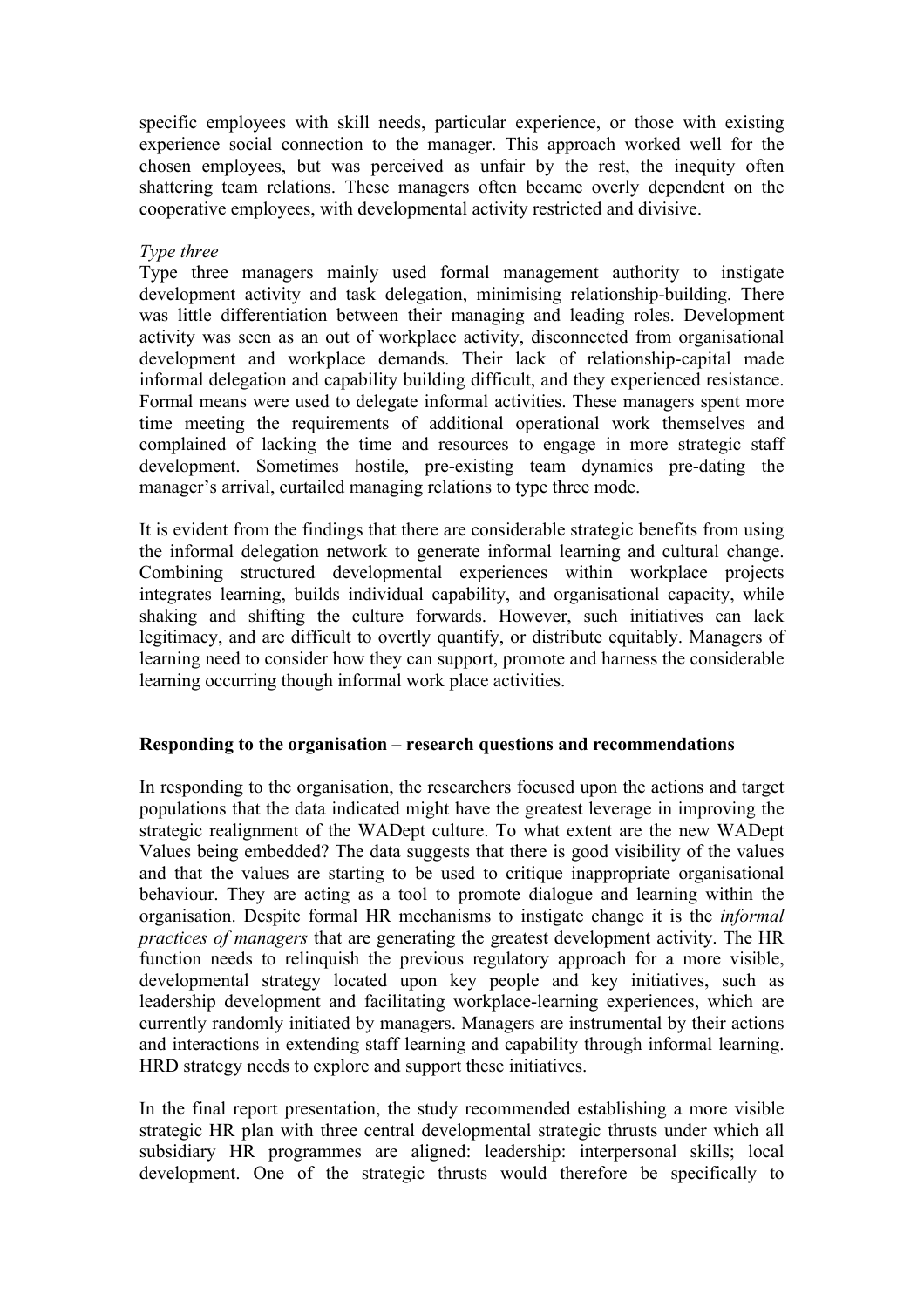supporting local initiatives and development needs in each workgroup, underpinning the *informal learning* in the workplace.

This study primarily shows the benefits of research in peeling away initial perspectives and searching for the experiences and feelings of individuals within an organisation, relating them to the desired future, and recognising where critical learning events are occurring. The study demonstrates how a fixation upon detached programmes of learning can divorce HRD activity from the very informal learning activity that is generating organisational change.. The unexpected bonus from the research was the recognition that supporting *informal learning experiences* in the workplace, would be more productive than orchestrating externalised training programmes.

### **Conclusion**

The learning from this study is fourfold. At the pragmatic local workplace level, the study produced a model of what strategies were being successfully employed to instigate cultural change, giving the organisation a platform from which to support and develop managers to harness the informal learning that was generating cultural change. Second, at the conceptual level, the study has produced a model of manager interactions associated with promoting informal workplace learning that are probably generalisable to other similar public organisational cases, and perhaps beyond. Third, in terms of research, the study reinforces for researchers that while it is important to craft clear direction and objectives for a project, the research data may often produce unexpected outcomes and illuminate the research questions in ways that were not anticipated by skilled researchers or the managers within the organisation.

Finally, the study illustrates how programmes of directed training are but one component of developing people at work and how the tension needs to be reconciled between directed learning inputs and managing informal development as dual components of a strategic HRD programme (Hager and Haliday 2009). Vocational training and education should be conceptualised not just as inputs of learning and training, but must increasingly accommodate the relational learning, strongly mediated by managers within the culture, that occurs in daily interactions. Workplace culture continually shapes and reshapes workplace identity. Managing the culture is a significant act in the continual learning of employees as they day-by-day adapt 'how' they work and what they 'know'. As the workplace moves more and more towards impact on, and output from, the mind rather than the body, this form of learning will be increasingly important in terms of vocational learning. Resolving the tensions between formal and informal learning in the workplace and managing such development will be increasingly critical for organisational and individual learning, development and growth. Finding mechanisms that can support such informal learning in the workplace is a critical challenge for managers of learning.

The study acknowledge the contribution of Dr Allen Clabaugh, Elsie Gakere, Helen Langley, Michelle Conroy, Lauraine Macpherson and John Mercadante, the support of ECU and WA Public Service, and benefited from two AVETRA reviewer's comments.

#### **References**

Amiot, C, Terry, DJ, Jimmieson, NL & Callan, V J 2006, 'A longitudinal investigation of coping processes during a merger: Implications for job satisfaction and organizational identification', *Journal of Management*, vol.32, no.4, pp.552 - 574.